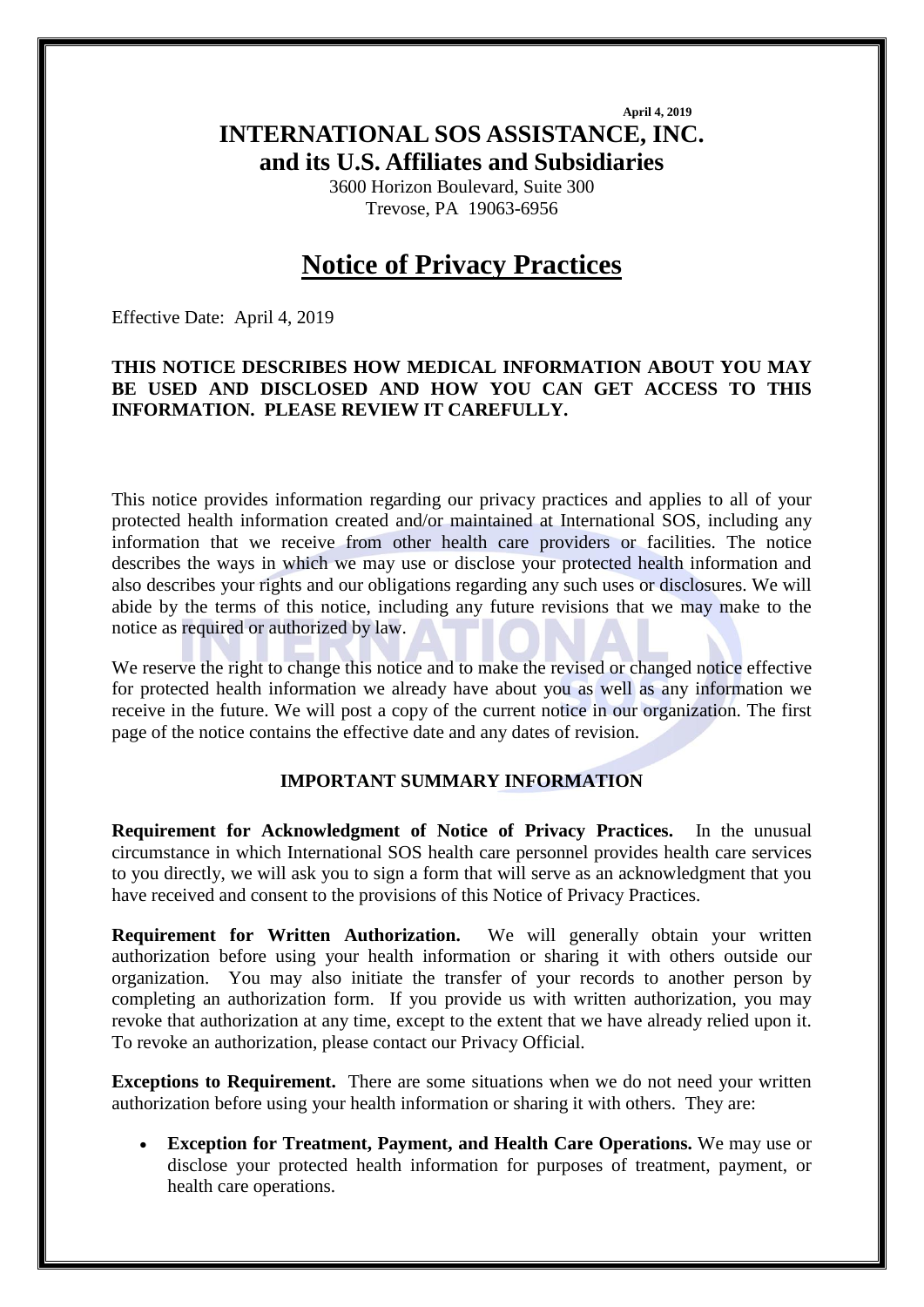- **Exception for Disclosure To Friends And Family Involved In Your Care**. We will ask you whether you have any objection to sharing information about your health with your friends and family involved in your care.
- **Exception in Emergencies Or Public Need**. We may use or disclose your health information in an emergency or for important public needs.
- **Exception If Information Does Not Identify You.** We may use or disclose your health information if we have removed any information that might reveal who you are.

**How to Access Your Health Information.** You generally have the right to inspect and copy your health information. Details about this right are provided below.

**How to Correct Your Health Information.** You have the right to request that we amend your health information if you believe it is inaccurate or incomplete. A description of this right is included below.

**How to Keep Track Of The Ways Your Health Information Has Been Shared With Others.** You have the right to receive a list from us, called an "accounting list," which provides information about when and how we have disclosed your health information to outside persons or organizations. The accounting will not include disclosures of protected health information that we made for purposes of treatment, payment or health care operations. The list will not include disclosures you have authorized. For more information about your right to see this list, see below.

**How to Request Additional Privacy Protections.** You have the right to request further restrictions on the way we use your health information or share it with others. Subject to applicable law, we are not required to agree to the restriction you request, but if we do, we will be bound by our agreement.

**How to Request More Confidential Communications.** You have the right to request that we contact you in a way that is more confidential for you, such as at home instead of at work. We will try to accommodate all reasonable requests.

**How Someone May Act On Your Behalf.** You have the right to name a personal representative who may act on your behalf to control the privacy of your health information. Parents and guardians will generally have the right to control the privacy of health information about minors unless the minors are permitted by law to act on their own behalf.

**How to Learn About Special Protections For HIV, Substance Abuse, and Mental Health Information.** Special privacy protections apply to HIV-related information, substance abuse information, and mental health information. Some parts of this general Notice of Privacy Practices may not apply to these types of information. If your treatment involves this information, you should contact our Privacy Official at 215-942-8226 for more information.

**How to Obtain a Copy of This Notice.** You have the right to a paper copy of this notice. You may request a paper copy at any time, even if you have previously agreed to receive this notice electronically. To do so, please call our Privacy Official at 215-942-8226. You may also obtain a copy of this notice from our website at https://www.internationalsos.com/- /media/corporate/files/documents/policies/hipaanoticeofprivacypractices.pdf.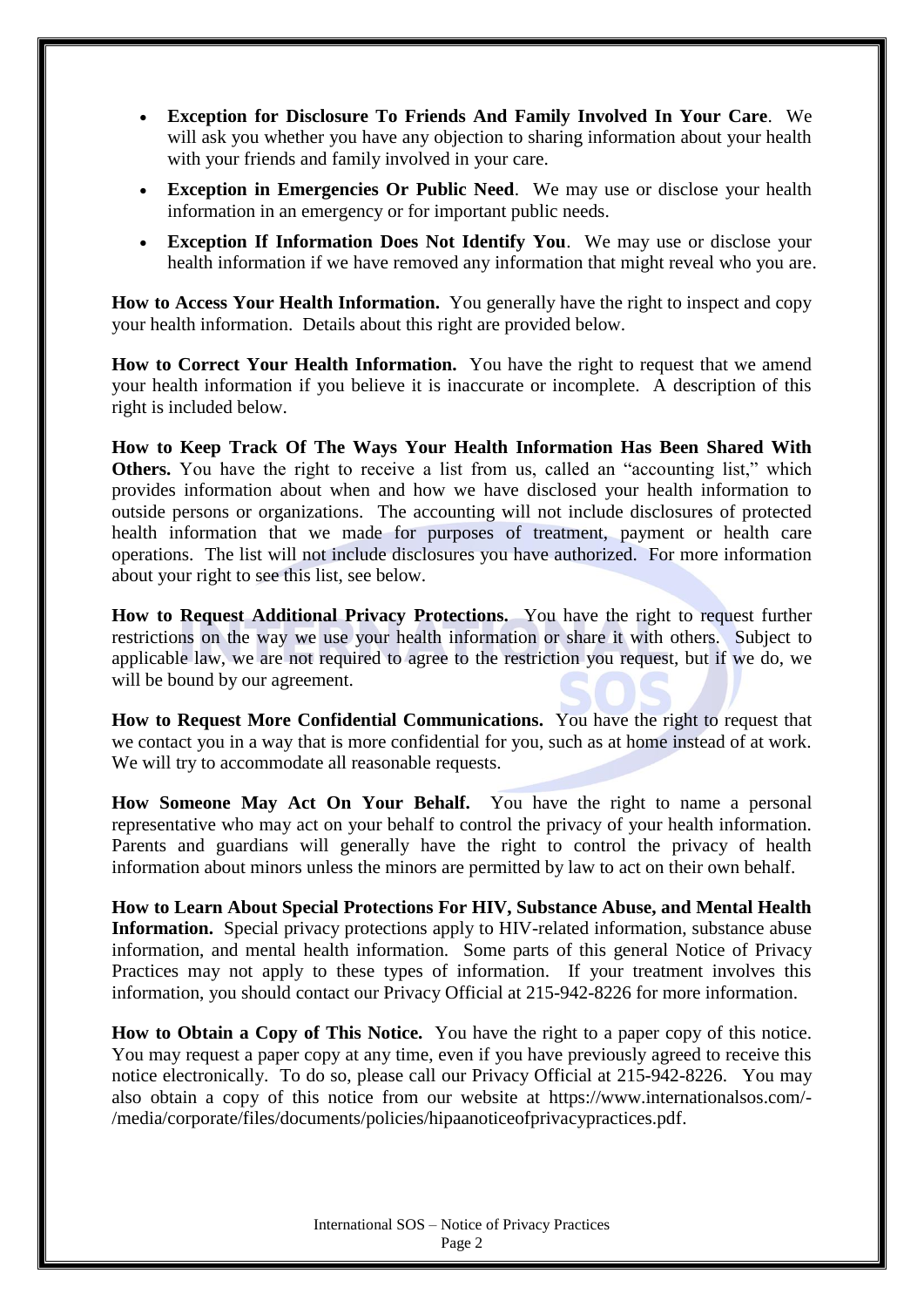**How to Obtain a Copy of Revised Notices.** We may change our privacy practices from time to time. If we do, we will revise this notice and place an updated copy on our website at [https://www.internationalsos.com/-](https://www.internationalsos.com/-/media/corporate/files/documents/policies/hipaanoticeofprivacypractices.pdf)

[/media/corporate/files/documents/policies/hipaanoticeofprivacypractices.pdf](https://www.internationalsos.com/-/media/corporate/files/documents/policies/hipaanoticeofprivacypractices.pdf) so you will have an up to date summary of our practices. The revised notice will apply to all of your health information (whether collected before or after the effective date of the notice). You will be able to obtain your own copy of the revised notice by calling our office at 215-942-8226. The effective date of the notice will always be located in the top right corner of the first page.

**How to File a Complaint.** If you believe your privacy rights have been violated, you may:

- File a complaint with us; please contact go to the following website: [https://internationalsos.ethicspoint.com](https://internationalsos.ethicspoint.com/) or call 1-844-462-5716.
- File a complaint with the U.S. Department of Health and Human Services Office for Civil Rights by sending a letter to 200 Independence Avenue, S.W., Washington, D.C. 20201, calling 1-877-696-6775, or visiting [www.hhs.gov/ocr/privacy/hipaa/complaints/.](http://www.hhs.gov/ocr/privacy/hipaa/complaints/)
- No one working for or in association with International SOS will retaliate or take any action against you for filing a complaint.

# **WHAT HEALTH INFORMATION IS PROTECTED**

We are committed to protecting the privacy of information we gather about you while providing or arranging for health-related services. Some examples of protected health information are:

- information about your health condition (such as a disease you may have);
- information about health care services you have received or may receive in the future (such as an operation or specific therapy);
- information about your health care benefits under an insurance plan (such as whether a prescription or medical test is covered);
- geographic information (such as where you live or work);
- demographic information (such as your race, gender, ethnicity, or marital status);
- unique numbers that may identify you (such as your social security number, your telephone number, or your driver's license number); and
- other types of information that may identify who you are.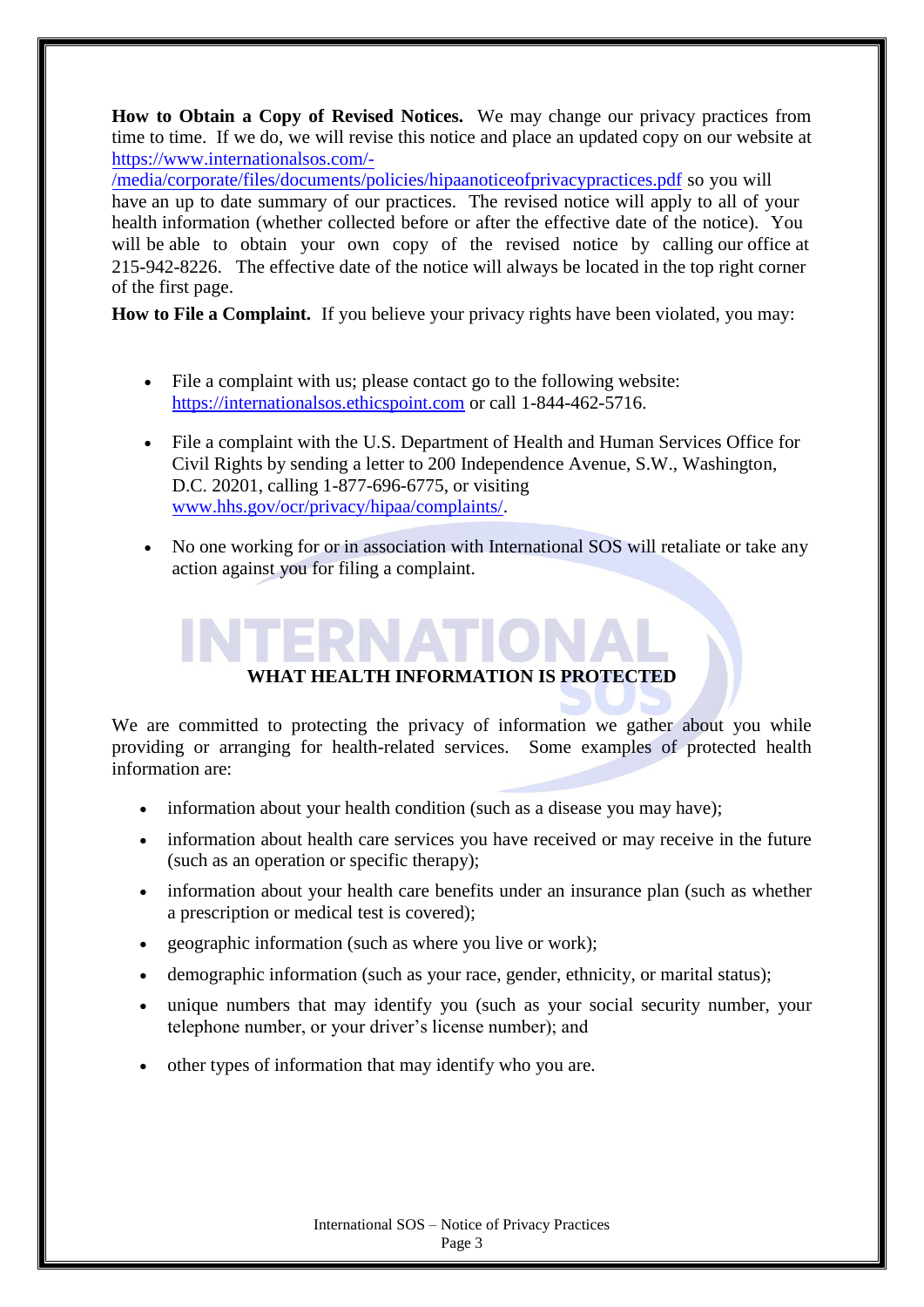#### **HOW WE MAY USE AND DISCLOSE YOUR HEALTH INFORMATION WITHOUT YOUR WRITTEN AUTHORIZATION**

#### **1**. **Treatment, Payment, and Normal Health Care Operations**

*Our staff members may use your health information or share it with others in order to arrange to treat your condition, obtain payment for that treatment, and run our company's normal business operations. Your health information may also be shared with hospitals and health care providers so that they may jointly perform certain payment activities and business operations along with our company in relation to the services provided to you. Below are further examples of how your information may be used for treatment, payment, and health care operations.*

**Treatment.** We may share your health information with health care professionals and facilities that are involved in taking care of you, and they may in turn use that information to diagnose or treat you. Those doctors, nurses, and facilities may share your health information with doctors and nurses at other health care institutions (such as a clinic or hospital) to determine how to diagnose or treat you. A doctor or nurse on our staff may also share your health information with another doctor to whom you have been referred for further health care. For example, if a treatment is provided by a medical specialist, the specialist may ask your primary care physician to share your health information.

Payment. We may use your health information or share it with others so that we obtain payment for your health care services. For example, we may share information about you with your employer and/or with your (or your employers) health insurance company in order to obtain reimbursement after we have arranged for your treatment. We may also share information about you with your employer or with your health insurance company to determine whether it will cover your treatment or to obtain necessary pre-approval before arranging to provide you with treatment.

**Health Care Operations.** We may use your health information or share it with others in order to perform certain functions within our organization necessary to operate our organization and to make sure that you are receiving care. For example, we may use your health information to evaluate the performance of our staff in arranging for your care, or to educate our staff on how to improve the care they arrange for you. We may also share your health information with another company that performs business services for us, such as a consulting firm. If so, we will have a written contract to require that this company also protects the privacy of your health information.

**Reminders, Treatment Alternatives, Benefits and Services.** We may use your health information when we contact you with a reminder that you need to obtain a vaccine or other health services. We may also use your health information in order to recommend possible treatment alternatives or health-related benefits and services that may be of interest to you. However, we will not sell your health information or use it to market third-party services to you.

# **2**. **Friends and Family**

*We may share your health information with friends and family involved in your care, without your written authorization. We will always give you an opportunity to object unless there is insufficient time because of a medical emergency (in which case we will discuss your preferences with you as soon as the emergency is over). We will follow your wishes unless we are required by law to do otherwise or unless necessary in order to arrange for health care services to be provided to you in a timely manner.*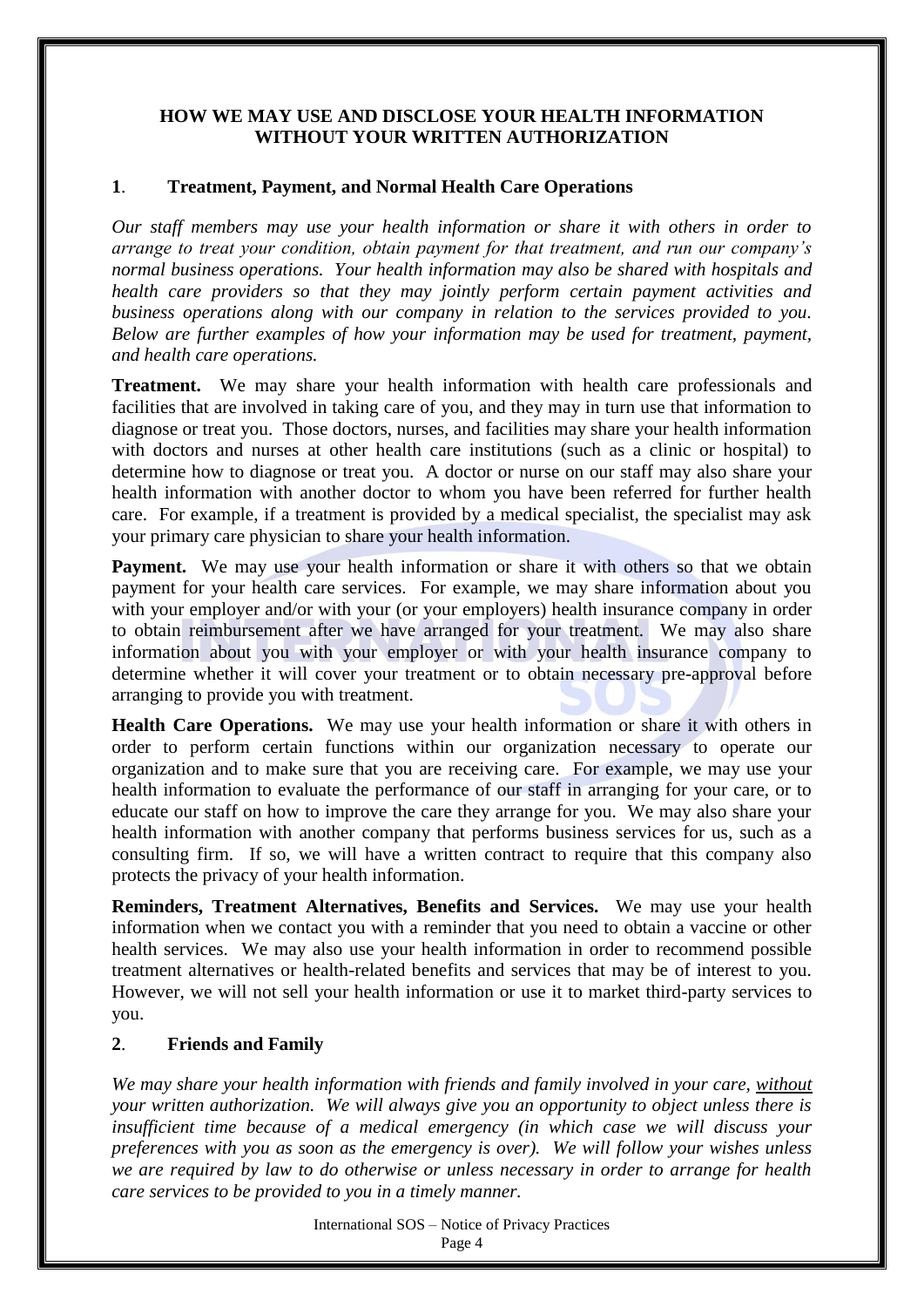**Friends and Family Involved In Your Care.** If you do not object, we may share your health information with a family member, relative, or close personal friend who is involved in your care or payment for that care. We may also notify a family member, personal representative, or another person responsible for your care about your general condition or about the unfortunate event of your death. In some cases, we may need to share your information with a disaster relief organization that will help us notify these persons.

Health information regarding a person who has been deceased for more than 50 years is not subject to these privacy practices. We may disclose the health information of deceased persons to family members, close personal friends and other persons identified by the deceased individual who were involved in the deceased individual's care or payment for care, such as their employer and/or health insurer, provided that the health information to be disclosed is relevant to such person's involvement.

# **3**. **Emergencies or Public Need.**

*We may use your health information, and share it with others, in order to arrange for treatment for you in an emergency or to meet important public needs. We will not be required to obtain your written authorization, consent, or any other type of permission before using or disclosing your information for these reasons.*

**Emergencies.** We may use or disclose your health information if you need emergency treatment and are unable to obtain your authorization. If this happens, we will try to obtain your authorization as soon as we reasonably can after we treat you.

**Communication Barriers.** We may use and disclose your health information if we are unable to obtain your authorization because of substantial communication barriers, and we believe you would want us to arrange for treatment if we could communicate with you.

**As Required By Law.** We may use or disclose your health information if we are required by law to do so. We also will notify you of these uses and disclosures if notice is required by law.

**Public Health Activities.** We may disclose your health information to authorized public health officials (or a foreign government agency collaborating with such officials) so they may carry out their public health activities. For example, we may share your health information with government officials that are responsible for controlling disease, injury, or disability. We may also disclose your health information to a person who may have been exposed to a communicable disease or be at risk for contracting or spreading the disease if a law permits us to do so. We may disclose health information to schools about enrolled or prospective students if (i) the health information is limited to proof of immunization, (ii) the school is legally required to obtain proof of immunization prior to admitting the student, and (iii) we obtain and document the written or oral consent of the student or minor student's parent or guardian. And, finally, we may release some health information about you to your employer if your employer hires us to arrange for treatment for you and we discover that you have a work-related injury or disease that your employer must know about in order to comply with employment laws.

**Victims of Abuse, Neglect, or Domestic Violence.** We may release your health information to a public health authority that is authorized to receive reports of abuse, neglect, or domestic violence. We will make every effort to obtain your permission before releasing this information, but in some cases we may be required or authorized to act without your permission.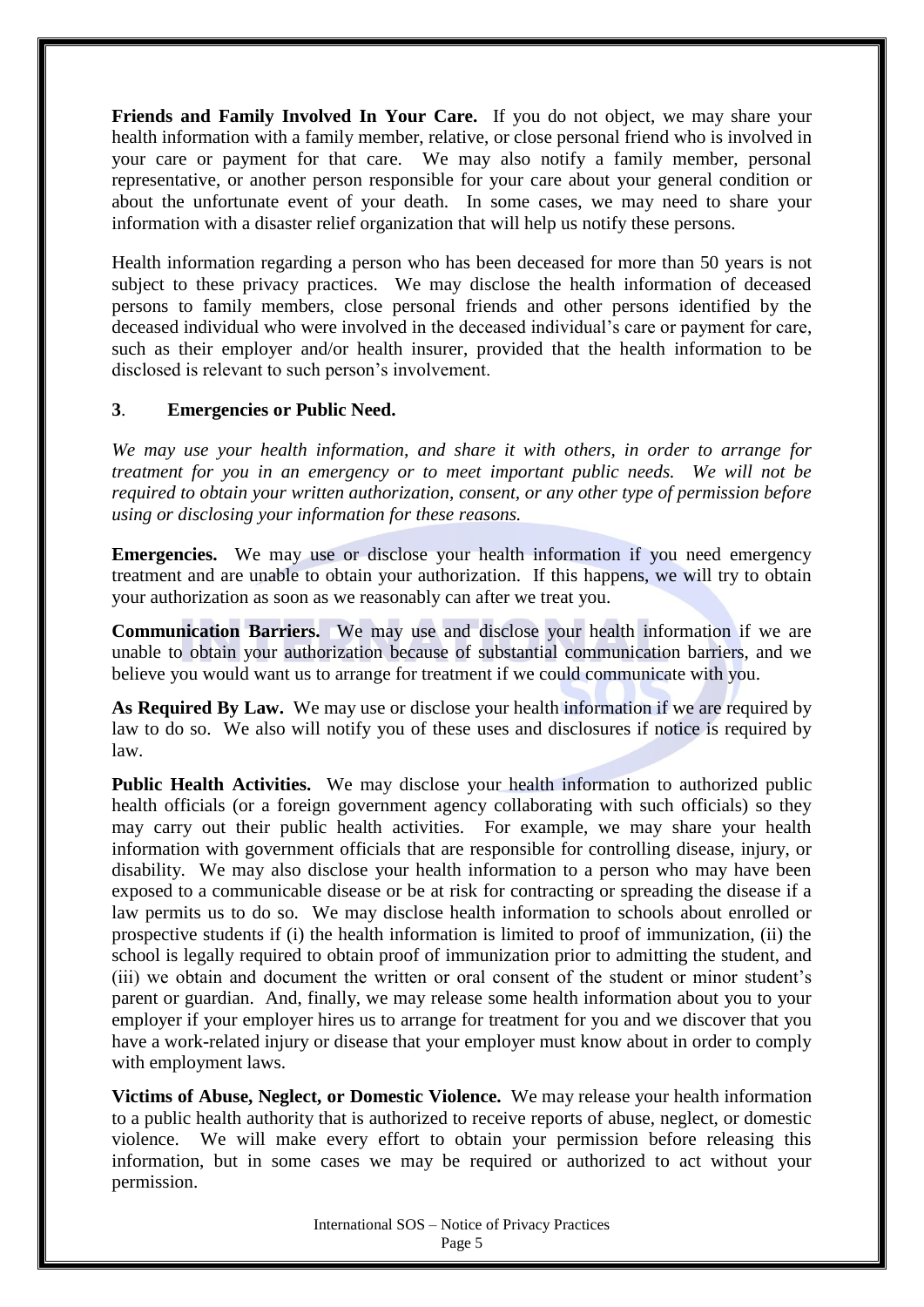**Health Oversight Activities.** We may release your health information to government agencies authorized to conduct audits, investigations, and inspections of our facility. These government agencies monitor the operation of the health care system, government benefit programs, such as Medicare and Medicaid, and compliance with government regulatory programs and civil rights laws.

**Product Monitoring, Repair, and Recall.** We may disclose your health information to a person or company that is required by the Food and Drug Administration to: (1) report or track product defects or problems; (2) repair, replace, or recall defective or dangerous products; or (3) monitor the performance of a product after it has been approved for use by the general public.

**Lawsuits and Disputes.** We may disclose your health information if we are ordered to do so by a court that is handling a lawsuit or other dispute. We may also disclose your information in response to a subpoena, discovery request, or other lawful request by someone else involved in the dispute, but only if efforts have been made to tell you about the request or to obtain a court order protecting the information from further disclosure.

Law Enforcement. We may disclose your health information to law enforcement officials for the following reasons:

- To comply with court orders, subpoenas, or laws that we are required to follow;
- To assist law enforcement officers with identifying or locating a suspect, fugitive, witness, or missing person;
- If you have been the victim of a crime and we determine that: (1) we have been unable to obtain your consent because of an emergency or your incapacity; (2) law enforcement officials need this information immediately to carry out their law enforcement duties; and (3) in our professional judgment disclosure to these officers is in your best interests;
- If we suspect that your death resulted from criminal conduct; or
- If necessary to report a crime that occurred on our property.

**To Avert A Serious Threat To Health Or Safety.** We may use your health information or share it with others when necessary to prevent a serious threat to your health or safety, or the health or safety of another person or the public. In such cases, we will only share your information with someone able to help prevent the threat. We may also disclose your health information to law enforcement officers if you tell us that you participated in a violent crime that may have caused serious physical harm to another person (unless you admitted that fact while in counseling), or if we determine that you escaped from lawful custody (such as a prison or mental health institution).

**National Security and Intelligence Activities or Protective Services.** We may disclose your health information to authorized federal officials who are conducting national security and intelligence activities or providing protective services to the President or other important officials.

**Military and Veterans.** If you are in the Armed Forces, we may disclose health information about you to appropriate military command authorities for activities they deem necessary to carry out their military mission. We may also release health information about foreign military personnel to the appropriate foreign military authority.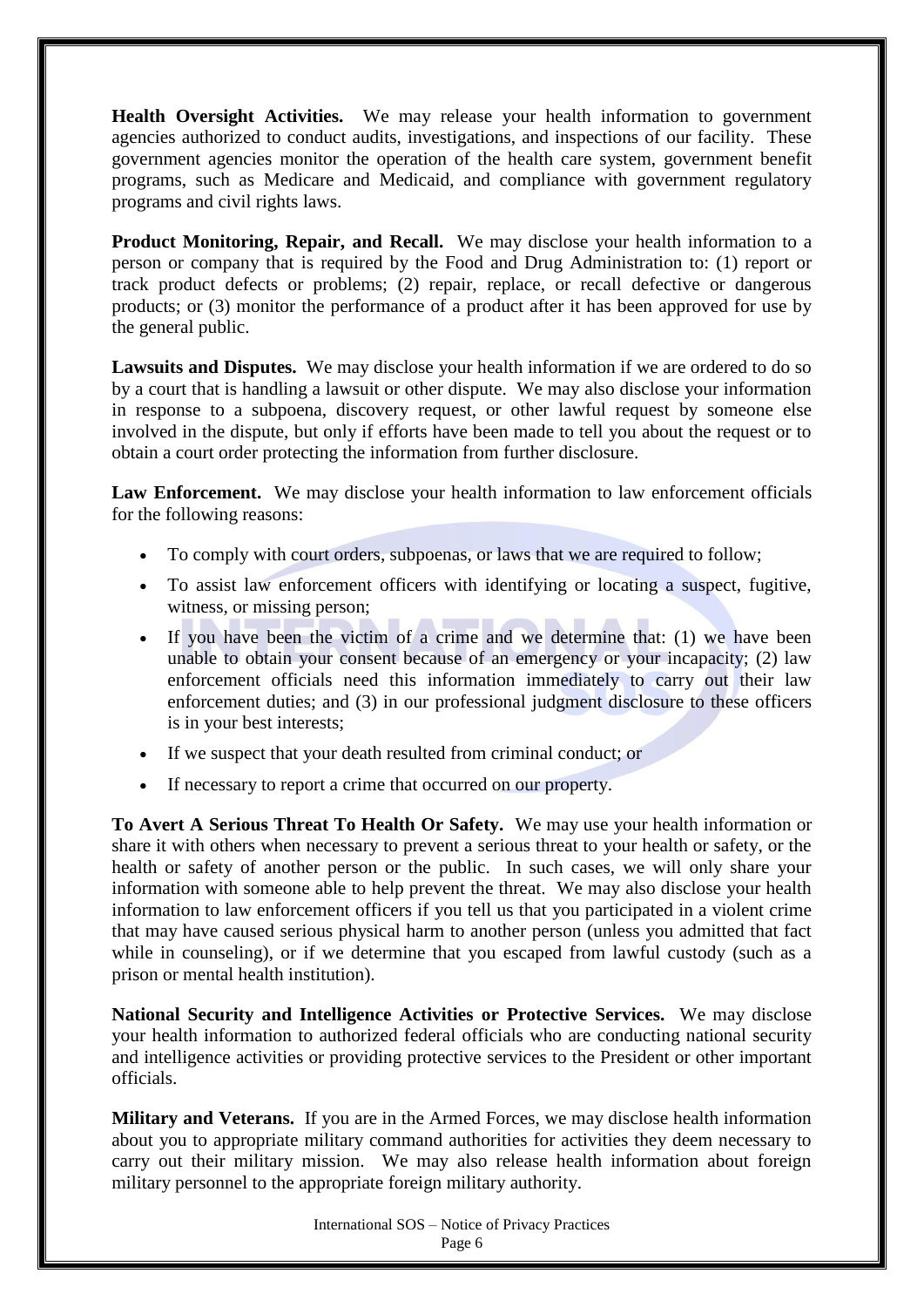**Inmates and Correctional Institutions.** If you are an inmate or you are detained by a law enforcement officer, we may disclose your health information to the prison officers or law enforcement officers if necessary to provide you with health care, or to maintain safety, security, and good order at the place where you are confined. This includes sharing information that is necessary to protect the health and safety of other inmates or persons involved in supervising or transporting inmates or detainees.

**Workers' Compensation.** We may disclose your health information for workers' compensation or similar programs that provide benefits for work-related injuries.

**Coroners, Medical Examiners And Funeral Directors.** In the unfortunate event of your death, we may disclose your health information to a coroner or medical examiner. This may be necessary, for example, to determine the cause of death. We may also release this information to funeral directors as necessary to carry out their duties

**Organ and Tissue Donation.** In the unfortunate event of your death, we may disclose your health information to organizations that procure or store organs, eyes, or other tissues so that these organizations may investigate whether donation or transplantation is possible under applicable laws.

**Research.** In most cases, we will ask for your written authorization before using your health information or sharing it with others in order to conduct research. However, under some circumstances, we may use and disclose your health information without your authorization if we obtain approval through a special process to ensure that research without your authorization poses minimal risk to your privacy. Under no circumstances, however, would we allow researchers to use your name or identity publicly. We may also release your health information without your authorization to people who are preparing a future research project, so long as any information identifying you does not leave our offices. In the unfortunate event of your death, we may share your health information with people who are conducting research using the information of deceased persons, as long as they agree not to remove from our offices any information that identifies you.

# **YOUR RIGHTS TO ACCESS AND CONTROL YOUR HEALTH INFORMATION**

We want you to know that you have the following rights to access and control your health information. These rights are important because they will help you make sure that the health information we have about you is accurate. They may also help you control the way we use your information and share it with others, or the way we communicate with you about your medical matters.

# **1**. **Right to Inspect and Copy Records**

You have the right to inspect and obtain a copy of any of your health information that may be used to make decisions about you and your treatment for as long as we maintain this information in our records. This includes medical and billing records but will not include any type of psychotherapy notes. To inspect or obtain a copy of your health information, please submit your request in writing to our Privacy Official by visiting our website at [https://internationalsos.ethicspoint.com.](https://internationalsos.ethicspoint.com/) Reasonable charges may apply to fulfill a request. You have the right to request that we send a copy of your health information to any third party. In order to do so you must make that request to us in a written document that must be signed by you and must clearly identify the name and complete address of the party you wish to receive a copy. You must also specify what portion of your health information, if not all, is to be provided to that person.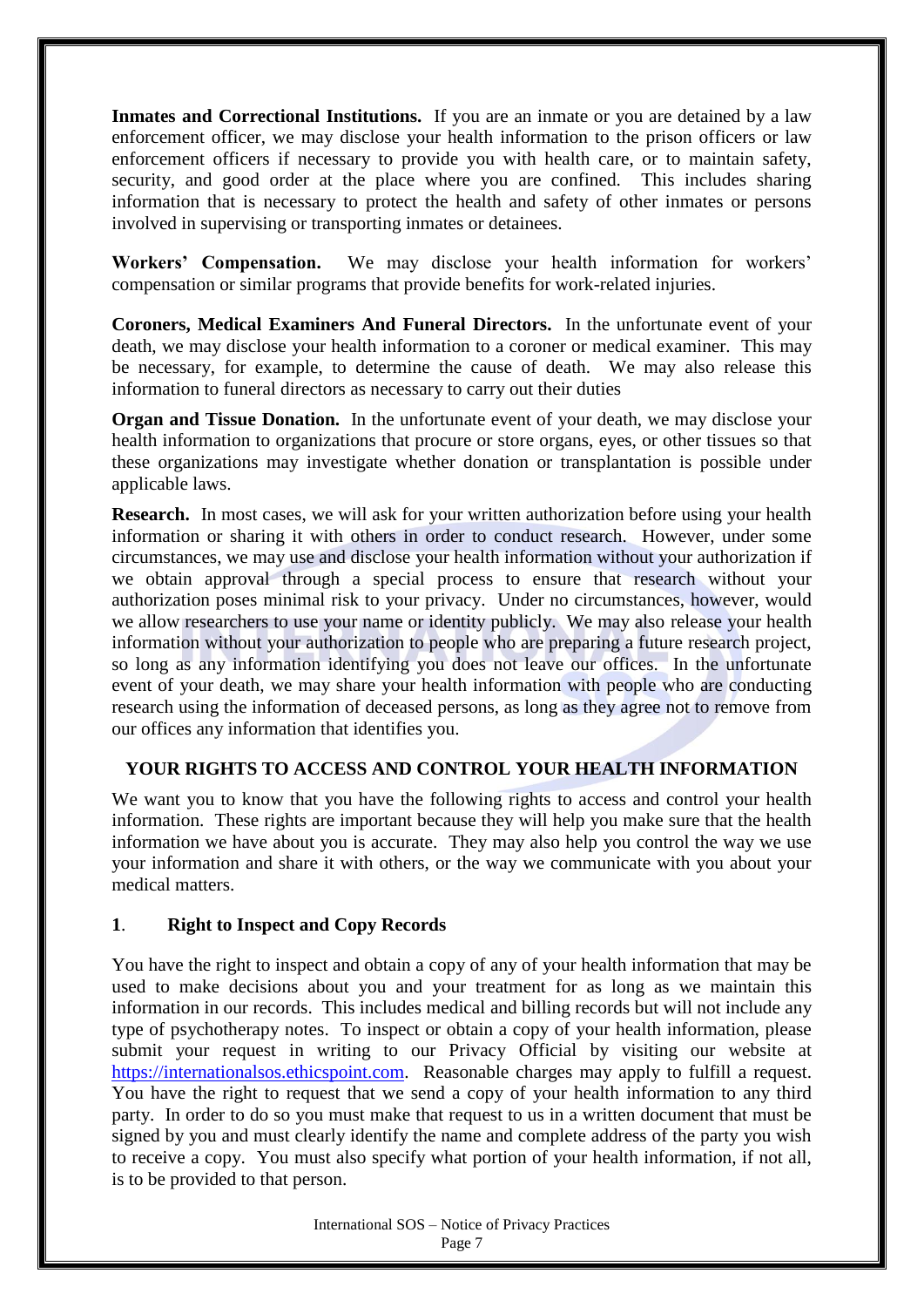You may request that with provide you with an electronic copy of your health information records, in an electronic format requested by you, and we will do so if we maintain your health information in the electronic form and format that you request. If we do not maintain your health information records in the electronic form and format that you request, we may provide the requested health information records to you using the electronic form and format that we use to maintain your health information records. We are not required to incur any additional expense to accommodate the electronic form and format that you request.

We ordinarily will respond to your request within 30 days. If we need additional time (which will not exceed 30 days) to respond, we will notify you in writing within the time frame above to explain the reason for the delay and when you can expect to have a final answer to your request.

Under certain very limited circumstances, we may deny your request to inspect or obtain a copy of your information. If we deny part or all of your request, we will provide a written denial that explains our reasons for doing so, and a complete description of your rights to have that decision reviewed and how you can exercise those rights. We will also include information on how to file a complaint about these issues with us or with the Secretary of the Department of Health and Human Services. If we have reason to deny only part of your request, we will provide complete access to the remaining parts after excluding the information we cannot let you inspect or copy.

# **2**. **Right to Amend Records**

If you believe that the health information we have about you is incorrect or incomplete, you may ask us to amend the information. You have the right to request an amendment for as long as the information is kept in our records. To request an amendment, please write to our Privacy Official by submitting a request at [https://internationalsos.ethicspoint.com.](https://internationalsos.ethicspoint.com/) Your request should include the reasons why you think we should make the amendment. Ordinarily we will respond to your request within 30 days. If we need additional time (which will not exceed 30 days) to respond, we will notify you in writing within the time frame above to explain the reason for the delay and when you can expect to have a final answer to your request.

If we deny part or your entire request, we will provide a written notice that explains our reasons for doing so. You will have the right to have certain information related to your requested amendment included in your records. For example, if you disagree with our decision, you will have an opportunity to submit a statement explaining your disagreement which we will include in your records. We will also include information on how to file a complaint with us or with the Secretary of the Department of Health and Human Services. These procedures will be explained in more detail in any written denial notice we send you.

#### **3**. **Right to an Accounting of Disclosures**

After April 14, 2003, you have a right to request an "accounting of disclosures," which is a list with information about how we have shared your health information with others. An accounting list, however, will *not* include:

- Disclosures we made to you;
- Disclosures you authorized;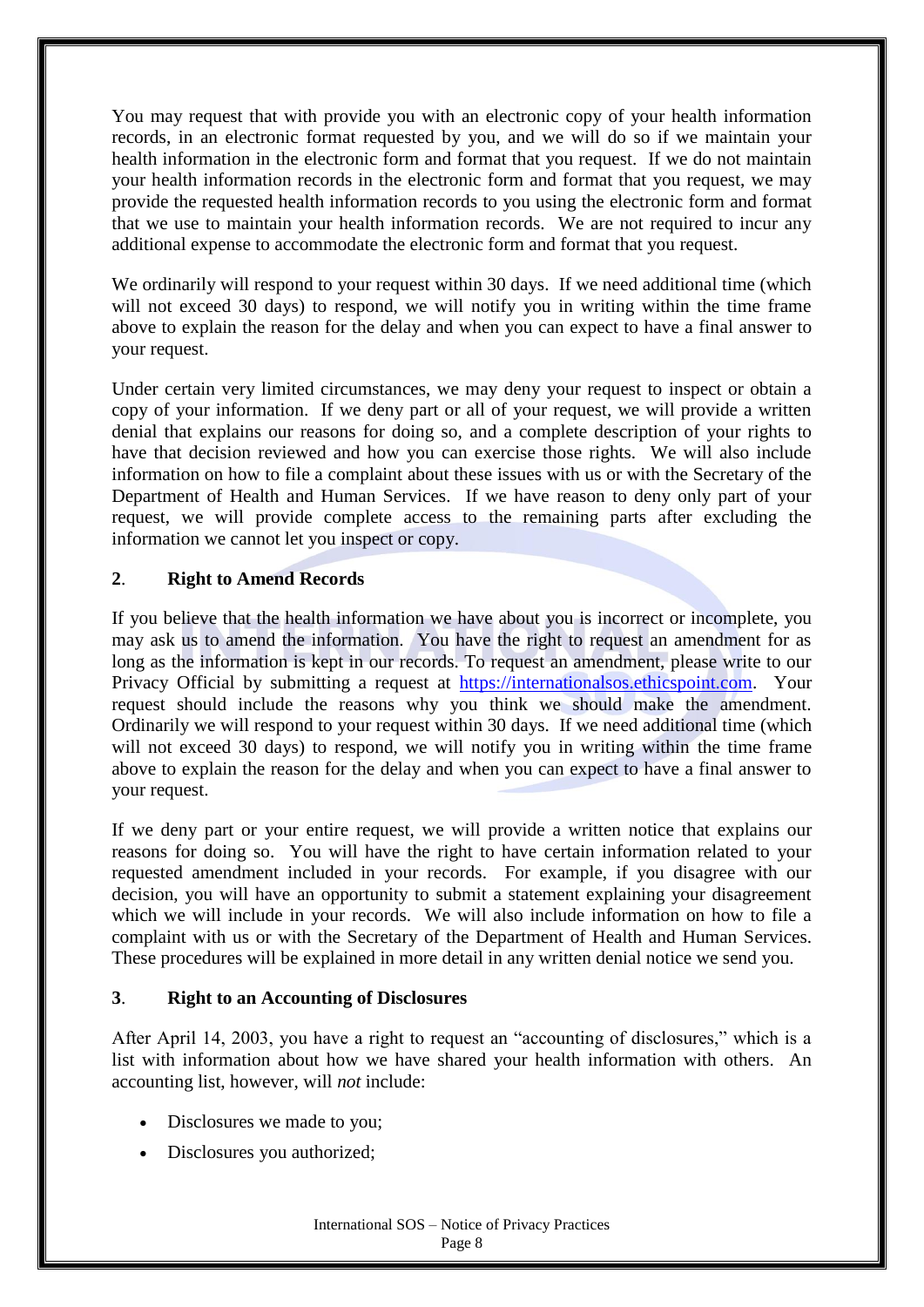- Disclosures we made in order to provide you with treatment, obtain payment for that treatment, or conduct our normal business operations;
- Disclosures made to your friends and family involved in your care;
- Disclosures made to federal officials for national security and intelligence activities;
- Disclosures about inmates or detainees to correctional institutions or law enforcement officers; or
- Disclosures made before April 14, 2003.

To request this list, please write to our Privacy Official by submitting a request at [https://internationalsos.ethicspoint.com.](https://internationalsos.ethicspoint.com/) Your request must state a time period for the disclosures you want us to include. For example, you may request a list of the disclosures that we made between January 1, 2004, and January 1, 2005. You have a right to one list within every twelve-month period for free. We may charge you for the cost of providing any additional lists in that same twelve-month period. We will always notify you of any cost involved so that you may choose to withdraw or modify your request before any costs are incurred.

Ordinarily we will respond to your request for an accounting list within 30 days. If we need additional time (which will not exceed 30 days) to prepare the accounting list you have requested, we will notify you in writing about the reason for the delay and the date when you can expect to receive the accounting list. In rare cases, we may have to delay providing you with the accounting list without notifying you because a law enforcement official or government agency has asked us to do so.

# **4**. **Right to Request Additional Privacy Protections**

You have the right to request that we further restrict the way we use and disclose your health information to arrange for treatment of your condition, collect payment for that treatment, or run our normal business operations. You may also request that we limit how we disclose information about you to family or friends involved in your care. For example, you could request that we not disclose information about a surgery or therapy you had. To request restrictions, please write to our Privacy Official. Your request should be signed and dated and should include (1) full details regarding what information you want to limit; (2) whether you want to limit how we use the information, how we share it with others, or both; and (3) to whom you want the limits to apply.

You have a right, to which we must agree, to request we not disclose to your health plan information about treatment that we provide to you so long as you have separately paid for the service or treatment involved. You also have the right to request a restriction or limitation on other protected health information, for which your health plan does make payment, and we use or disclose about you for treatment, payment, or health care operations. We are not required to agree with your request.

Except with respect to your right to restrict disclosure to a health plan under the circumstances described above, we are not required to agree to your request for a restriction, and in some cases the restriction you request may not be permitted under law. If we do agree, however, we will be bound by our agreement unless the information is needed to provide you with emergency treatment or comply with the law. Once we have agreed to a restriction, you have the right to revoke the restriction at any time. Under some circumstances, we will also have the right to revoke the restriction as long as we notify you before doing so; in other cases, we will need your permission before we can revoke the restriction.